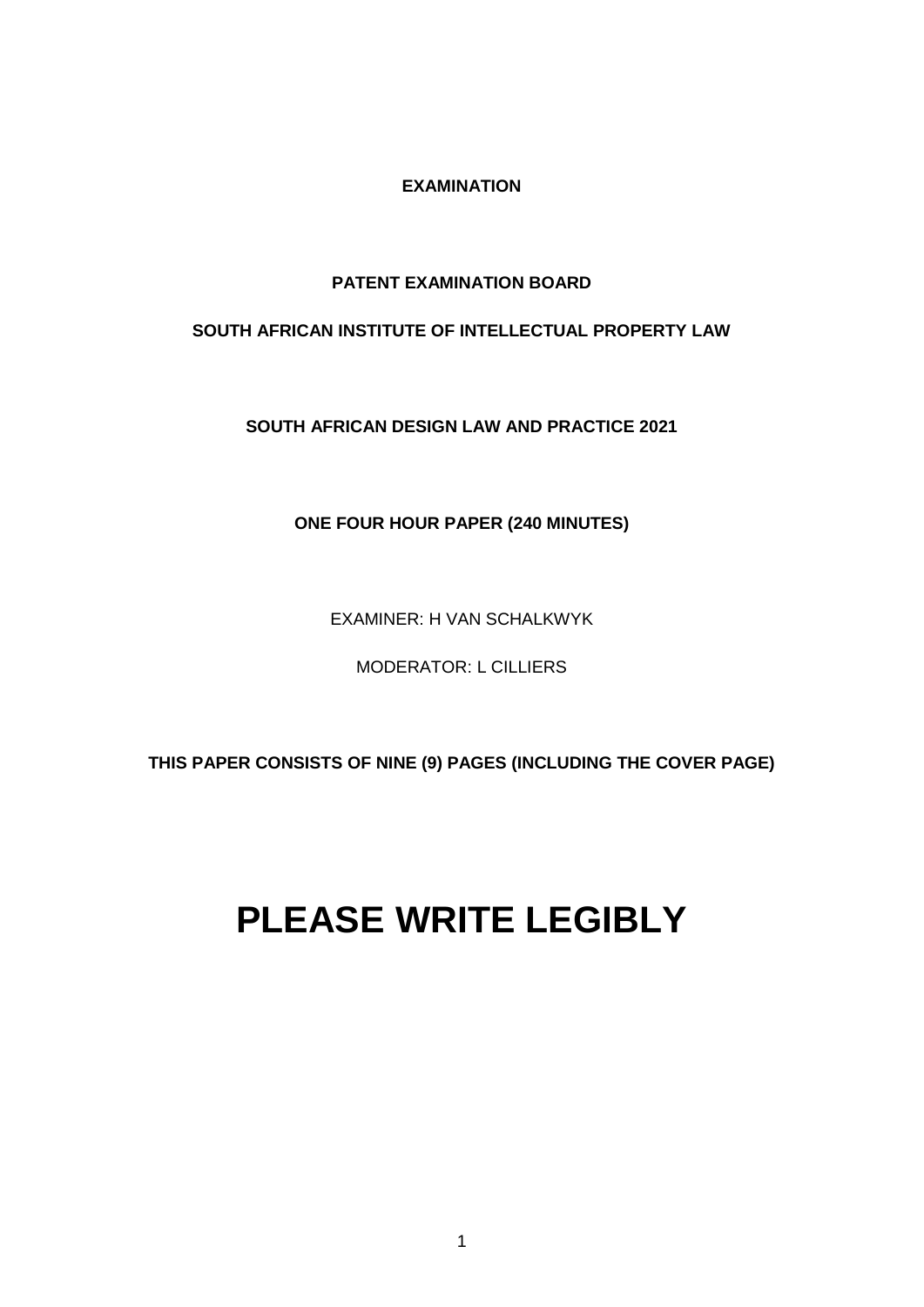## **QUESTIONS**

Your client contacts you for advice on protecting the design of his acoustic guitar shown in Figure 1 below. Your client tells you that the design is radically different to anything on the market. He explains to you that his design philosophy is one of "form follows function" in that the design features are inspired by their function. For example, instead of the opening to the sound box being in the front panel as with traditional acoustic guitars, the opening to the sound box is located in the side of the guitar body for superior acoustics, such as increased projection, reduced feedback when plugged in and an amplified bass response. The guitar also has a cut-away on its underside to allow for superior access to the 22<sup>nd</sup> fret (i.e. to the part of the neck near the body) while playing.



**Figure 1 - Illustrations of your client's new guitar**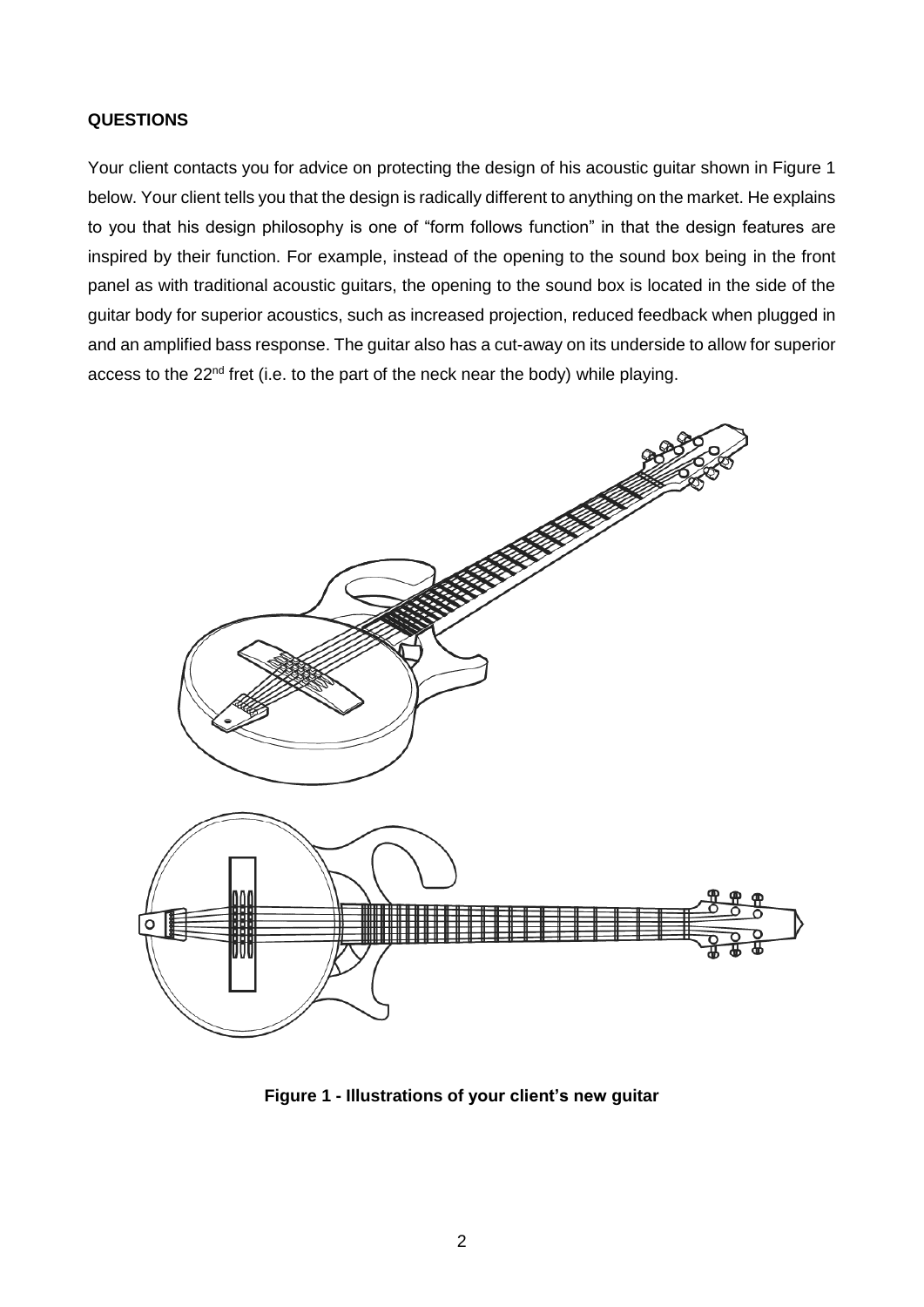- 1. Your client further advises that his guitars are handmade from local Kiaat hardwood and, accordingly, some customers describe them as wooden sculptures. Your client is of the view that the guitar can therefore be protected under copyright law. Advise your client on the suitability of relying on copyright law.
- 2. Assuming that your client has decided to seek registered design protection, advise your client on the type of design, i.e. aesthetic or functional, he should be filing. Give reasons explaining your answer.

**(7)**

**(6)**

**(5)** 

- 3. Draft a definitive statement for the design shown in Figure 1. Also explain why you have opted to claim protection for those features included in the definitive statement.
- 4. Your client is concerned that his design may not be protectable under registered design law because the guitars are handmade. Advise your client on the requirements around the manner in which the articles are produced as set out in the Designs Act and advise him on whether or not the article in this instance meets these requirements.
- 5. Your client further tells you that he has already sold a few of the guitars of Figure 1. Advise your client under which circumstances the design shall still be deemed to be new in terms of the Designs Act.

**(6)**

**(5)**

3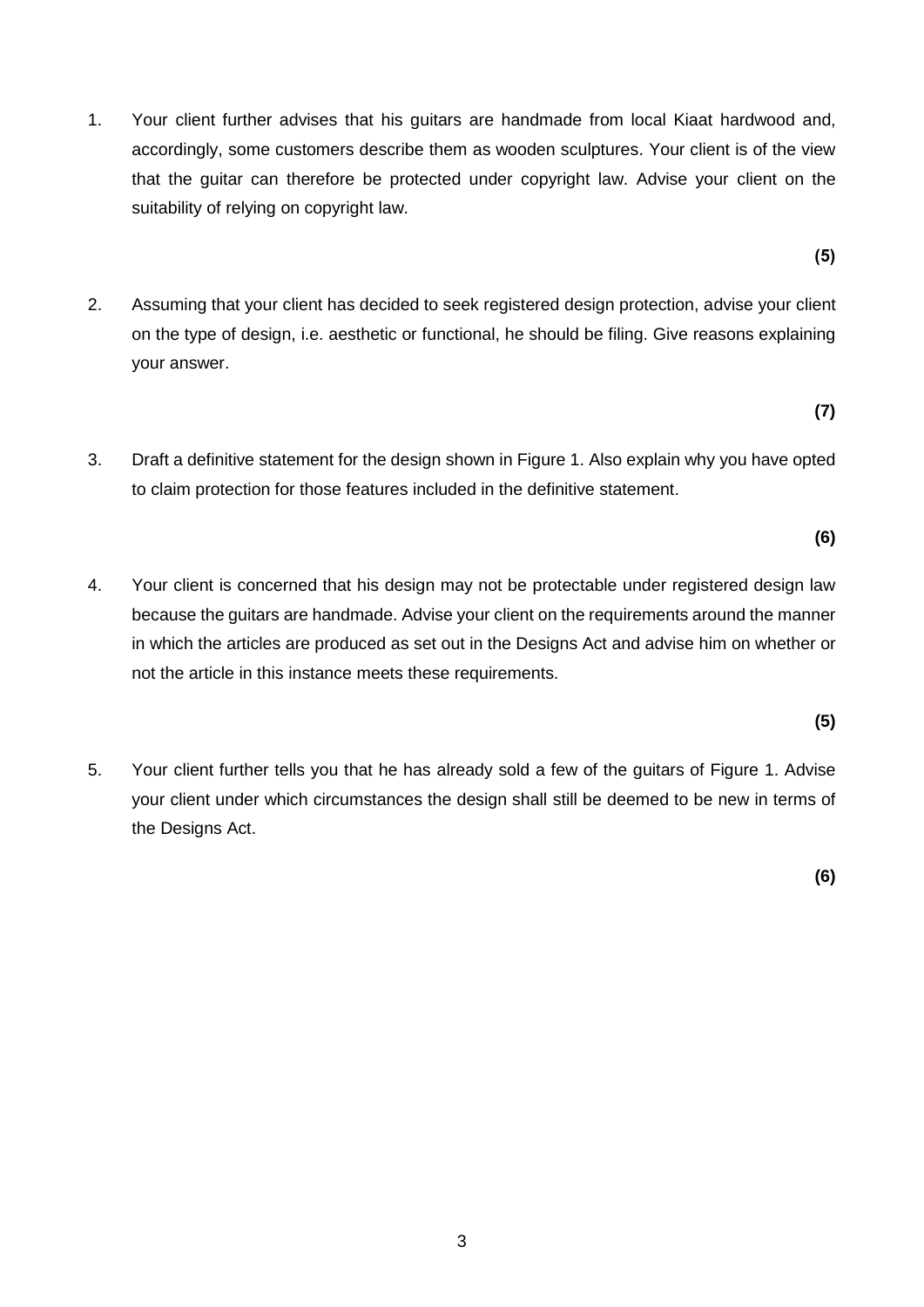During further discussions with your client it comes to light that he has a second guitar design based on many of the same design principles of the first design of Figure 1. This second design is shown in Figure 2. The guitar design of Figure 2 also has of an opening to the sound box located in the side of the guitar and, accordingly, achieves the same advantages as discussed above with reference to the first design of Figure 1.



**Figure 2 - Illustrations of your client's guitar according to the second design**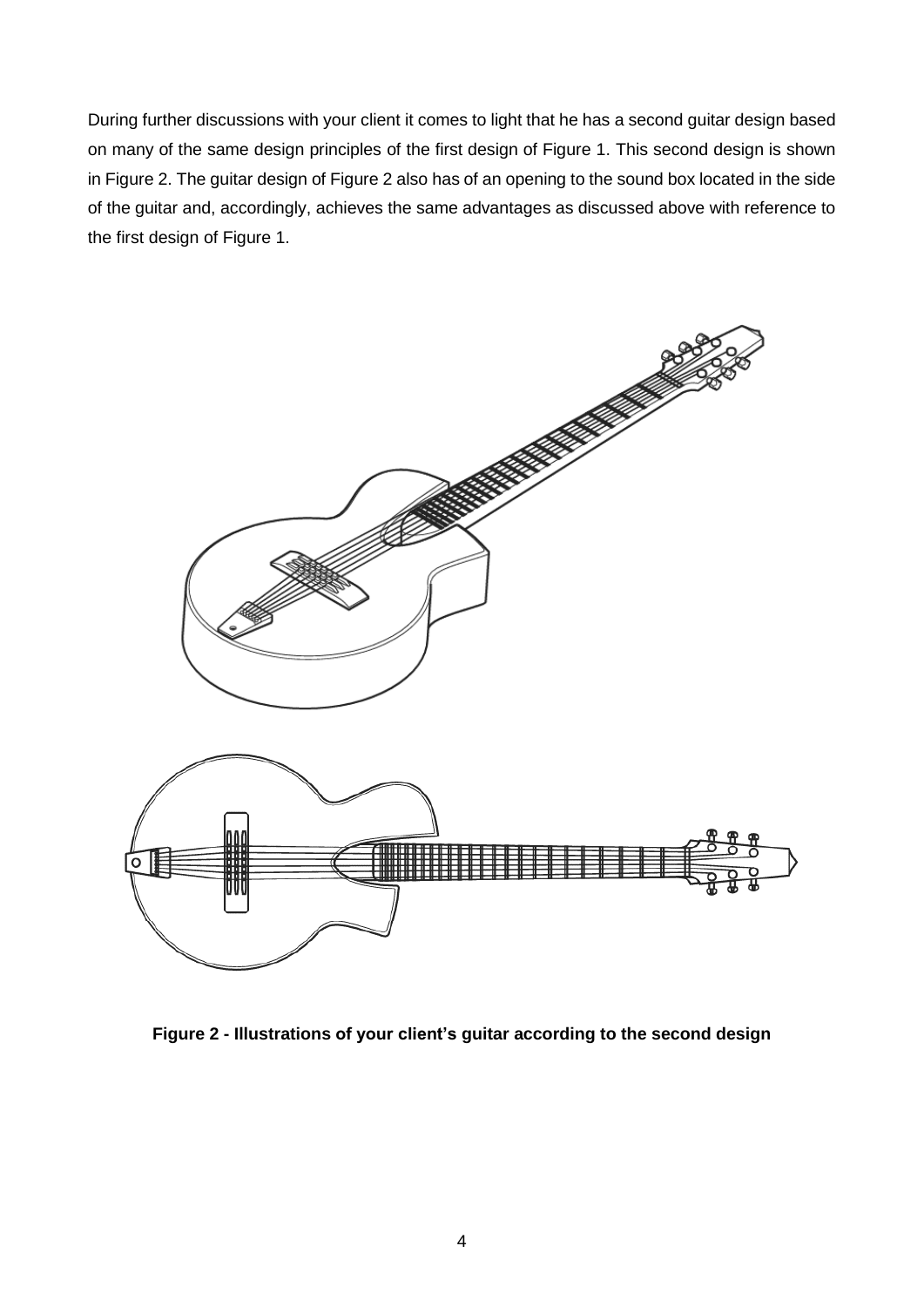6. Advise your client on whether or not the first and second designs of Figures 1 and 2 can be included in the same design application.

**(10)**

7. Your client is further concerned that someone else may already be working on a guitar design that is very similar if not identical to his designs. This is all based on rumours that he has picked up on an online blog but he has not yet seen this other design. Advise your client on the position should this other person release his/her design before or after the filing date of your client's application(s) for a registered design.

**(8)**

The same client sends you the logo shown in Figure 3 below.



**Figure 3 - Illustration of your client's logo** 

8. Advise your client on the registrability of the logo as a registered design.

**(7)**

9. Your client further tells you that, although he makes the guitars himself in his workshop, he is not too tech savvy and therefore used a design agency to create the logo for him. He has no contract with the agency and simply paid them for their services in designing the logo for him. Assuming that your client would like to proceed with the filing of a design application for the logo, advise your client on the ownership of the design.

**(5)**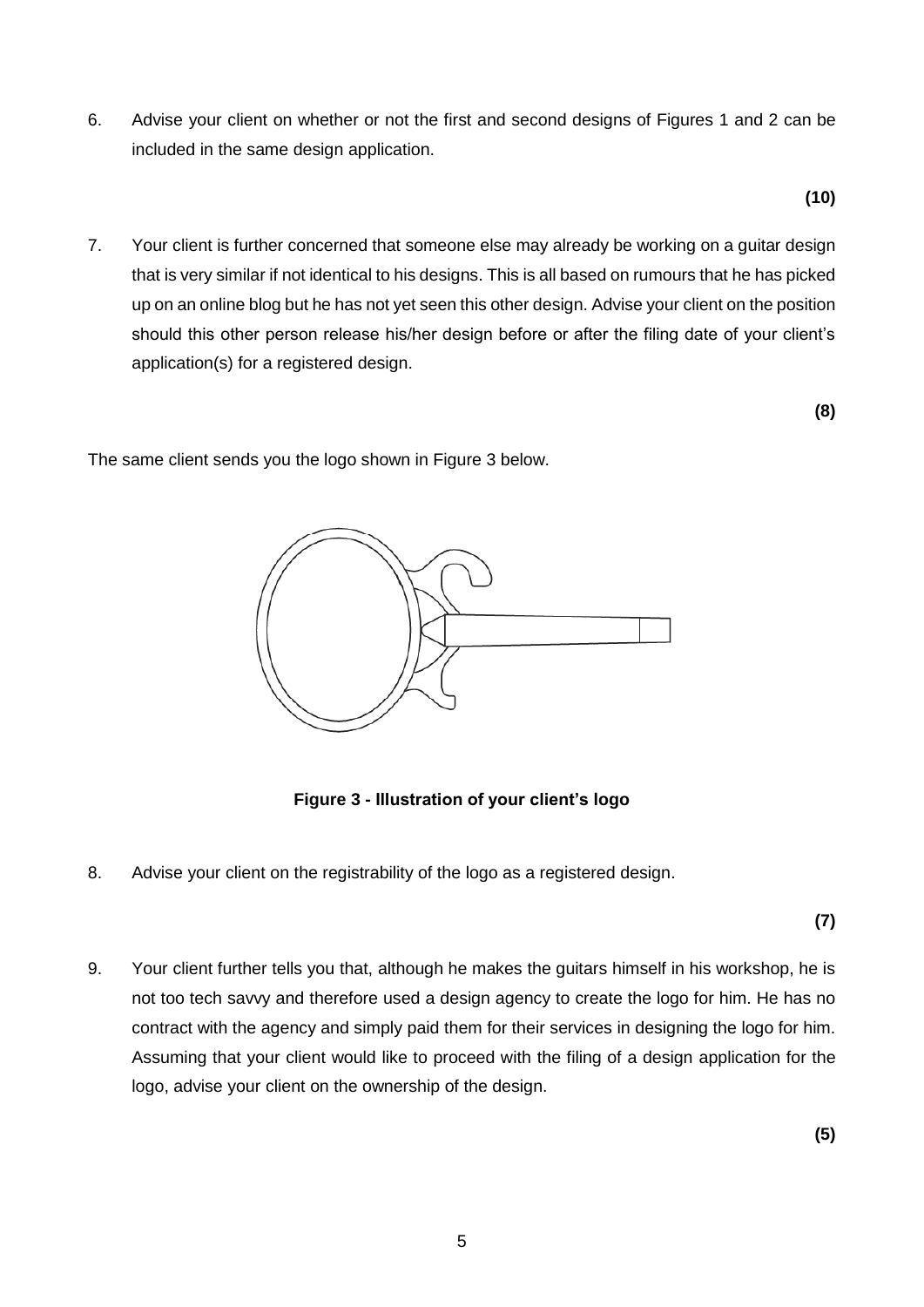Assume that your client has a registered design for the guitar design of Figure 1. The same client sends you the drawing of his latest design shown in Figure 4 below. The design of Figure 4 is based on the design of Figure 1 but is a silent version in that it does not have a sound box. The guitar of Figure 4 is intended to be played plugged in.



**Figure 4 - Illustration of your client's latest design**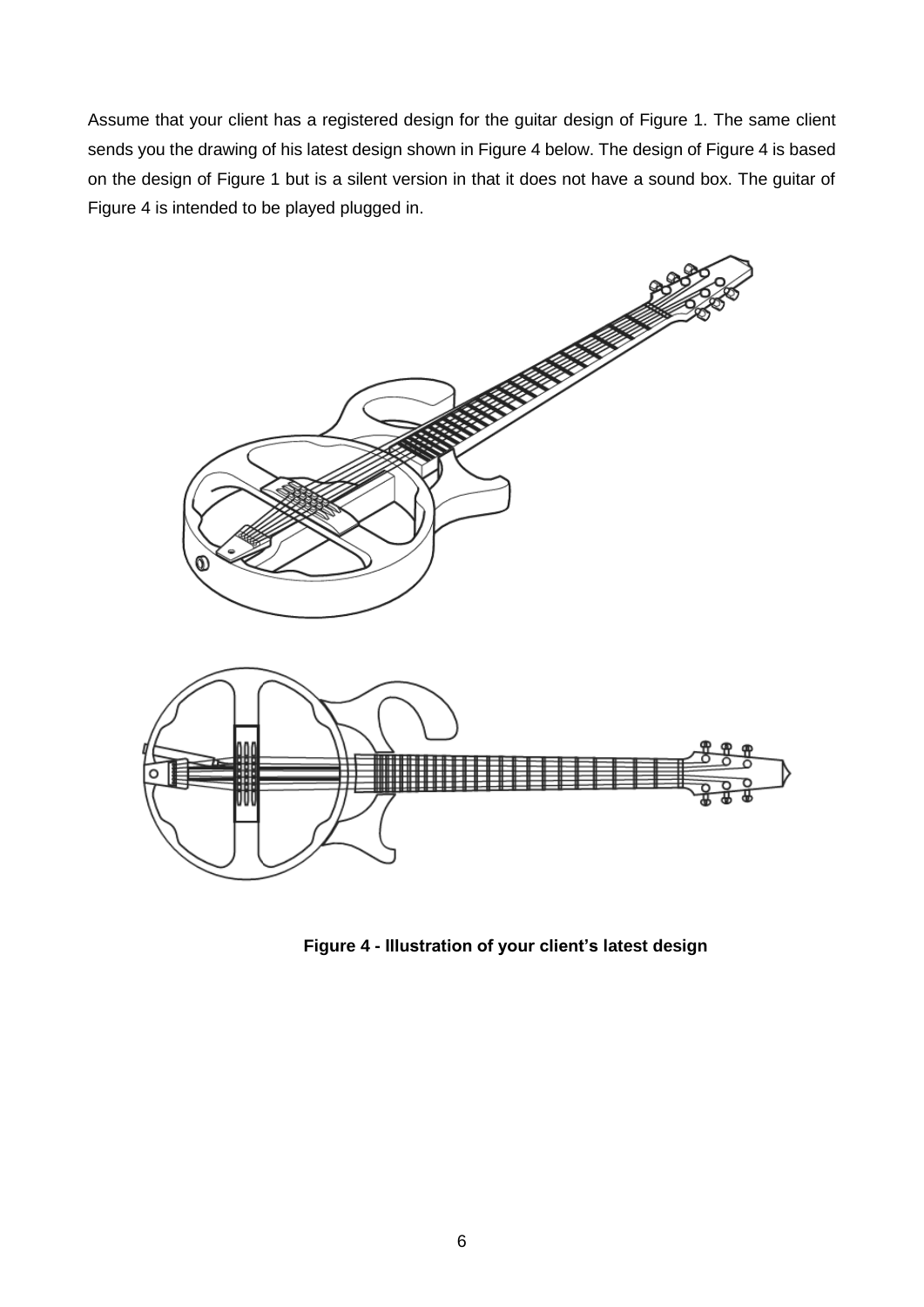- 10. Your client is of the view that, considering that the design of Figure 4 is based on the design of Figure 1 covered in his existing design registration, the drawings of the new design of Figure 4 can simply be added to the existing design registration.
	- i) Advise your client on whether his existing design registration can be amended to include the drawings of the new design.
	- ii) Advise your client on whether the scope of the existing design registration can be amended by disclaiming some of the features of the design of Figure 1 in order to extend protection to the design of Figure 4.
	- iii) Would your answers above have differed if it was still a pending application?

**(5)**

11. After discussing your client's request in question 10 with him, you discover that the true reason for your client's request to include the design of Figure 4 in the design registration for the design of Figure 1 is that a visitor to your client's workshop had taken photographs of the design of Figure 4 and posted them on Facebook. Advise your client on any remedy that may be available to him in terms of the Designs Act.

**(5)**

Assume that your client also has a design registration in part F of the register for a guitar plectrum shown in Figure 5. The definitive and explanatory statements of the design registration read as follows:

- Definitive statement: *The features for which protection is sought reside in the features of shape*  and/or configuration and/or pattern of a plectrum substantially as shown in *the accompanying representations.*
- Explanatory statement:*The design is applied to a plectrum used in picking the strings of a guitar while playing. The plectrum has a surface pattern applied thereto in order to improve the user's grip on the plectrum so as to avoid slippage while playing.*

Your client recently noticed that a competitor has started marketing a new plectrum range shown in Figure 6. Each plectrum of Figure 6 carries a symbol that is debossed on the face of the plectrum (i.e. the symbol is formed on the face of the plectrum to create a depressed/sunken effect). Although your client's competitor is not marketing their range to offer improved grip while playing, your client is of the view that this result is nevertheless achieved. Before taking action against the competitor, your client asks you for an opinion on the likelihood of a court finding in favour of infringement of your client's design registration.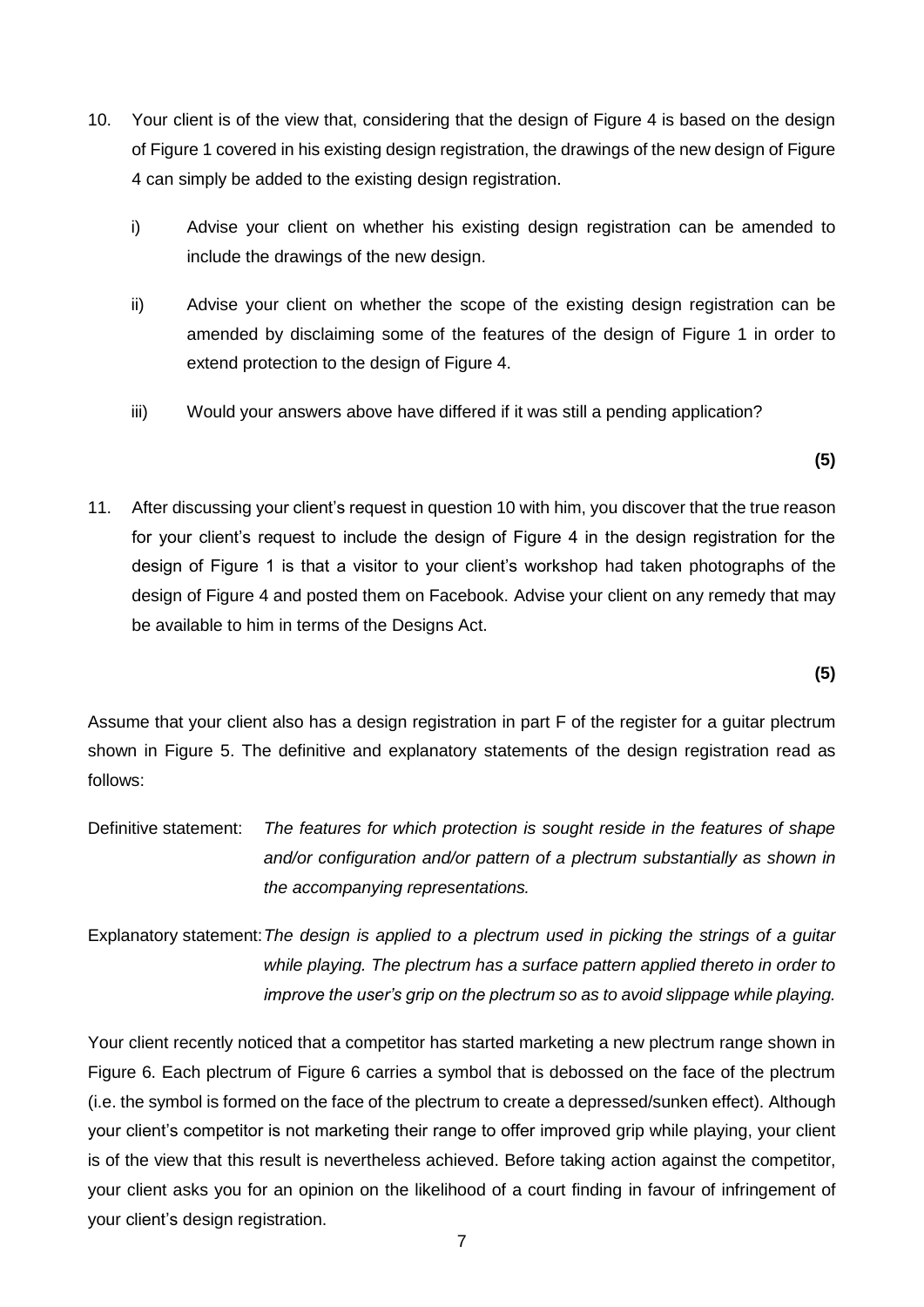The closest prior art is the plectrum shown in Figure 7, which is a plastic moulded plectrum on which the wording "Made in South Africa" appears. The wording "Made in South Africa" is applied in the same moulding process and, accordingly, is raised off the surface of the plectrum.



**Figure 5 – Your client's design registration**



**Figure 6 – Competitor's product**



**Figure 7 – The prior art**